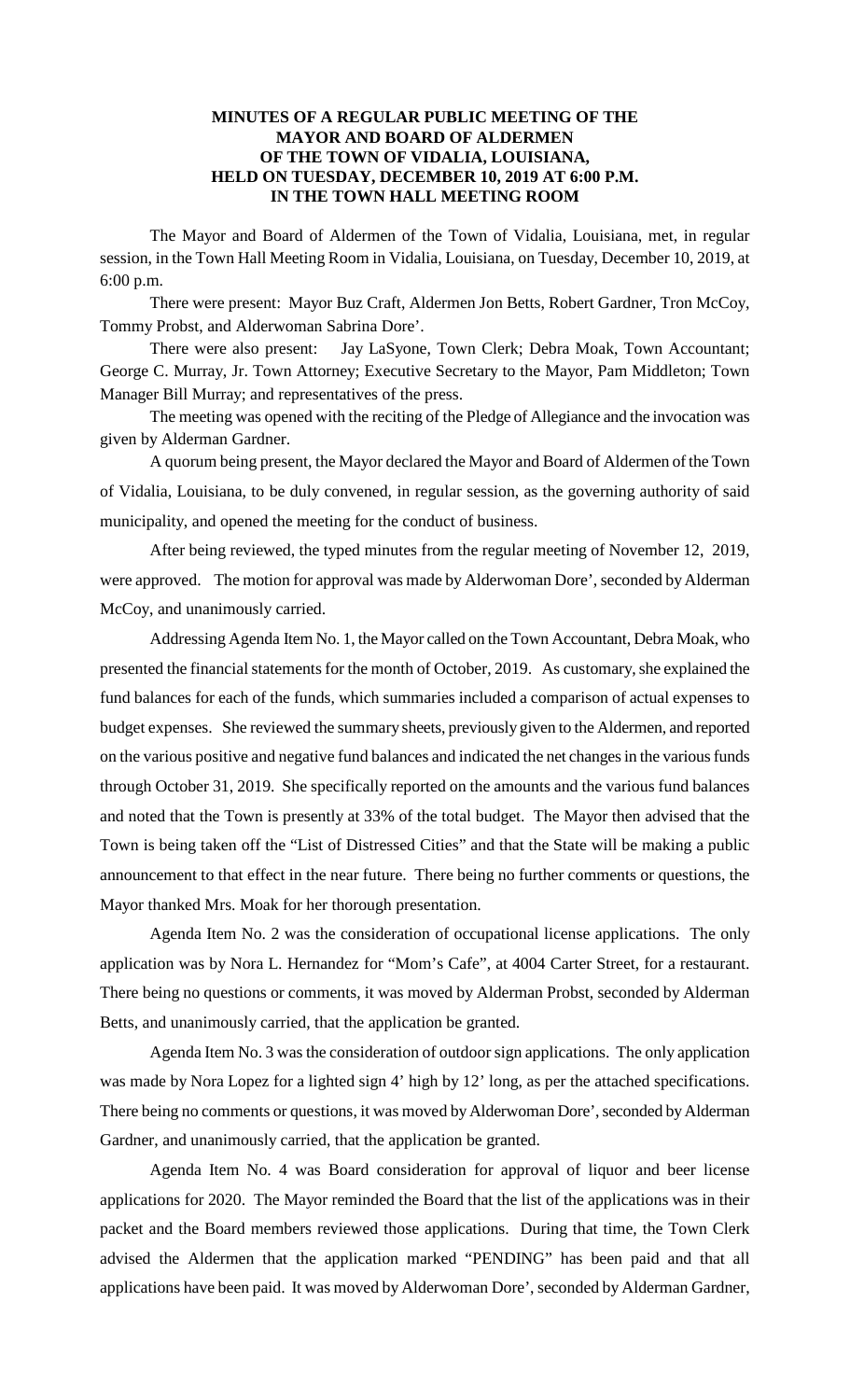and unanimously carried, that all liquor and beer license applications for 2020, as presented at the meeting, be approved.

### (THE LIQUOR AND BEER LICENSE APPLICATIONS FOR 2020 ARE ATTACHED HERETO AND MADE A PART HEREOF)

Addressing Agenda Item No. 5, the Mayor advised that it was appropriate to introduce an Ordinance authorizing the issuance of Seven Million Dollars (\$7,000,000.00) of electric utility bonds. He then advised the Board that the Bond Counsel have requested a formal Motion be passed to introduce the Ordinance. Thereupon, a motion that the Ordinance authorizing the issuance of the electric utility bonds be introduced was made by Alderman Gardner, seconded by Alderman McCoy, and unanimously carried. Following that, the Mayor introduced the Ordinance, which will be on file with the Town for review prior to the public hearing which will be held by the Board of Aldermen on January 14, 2020, prior to considering passage.

Agenda Item No. 6 was Board discussion vote on a Resolution awarding bid for roadway improvements. The Mayor spoke and explained the need for the Resolution. The Mayor then opened the floor for public comment. There were comments from several persons in the audience concerning methods of paying for the improvements and from which Town funds the monies should be taken. The Mayor also explained, using a chart, where the money could possibly be obtained. Following comments and the Mayor's remarks, the public comments session was closed. The Mayor then requested the Board to discuss and vote. There followed an extended discussion on where the funds to pay for the roadway improvements should be taken. Following those discussions, the Board was polled and each Alderman gave his suggestion for how the improvements be funded. Following further discussion, on motion by Alderwoman Dore', seconded by Alderman Gardner, and unanimously carried, the following Resolution was offered that the contract be awarded to W. E. Blain & Sons, Inc., in the amount of \$1,731,952.25; that the funds to pay for the contract be obtained as follows: \$1,500,000.00 be taken from the Sales Tax Fund and the balance of \$231,952.25 be taken from the General Fund; and further that any and all funds received from FEMA or GOHESP in reimbursement shall first be paid back into the General Fund and any excess be paid into the Sales Tax Fund; and the voice vote was 5 YEAS, 0 NAYS.

### (A COPY OF THE RESOLUTION IS ATTACHED HERETO AND MADE A PART HEREOF).

Agenda Item No. 7 was a discussion of requests for proposals for cleaning ditches throughout the City limits. The Mayor explained to the Board the need for cleaning out several ditches within the Town and advised the Board that he had previously asked for RFP's and obtained two quotes: one from Casey Novak for \$50,000.00, and one from Curtis Nelson for \$30,450.00. He further explained that these RFP's can be authorized without actual bidding. Following a short discussion, on motion by Alderwoman Dore', seconded by Alderman McCoy, and unanimously carried, the Mayor was authorized to accept the proposal by Curtis Nelson and so notify him.

Agenda Item No. 8 was an update by the Mayor on the Sewer projects. The Mayor then updated the Board on several sewer projects which are ongoing and advised the Board that later in the meeting, he will be asking that an agenda item be added to award the contract for Waste Water Collection System and improvements on Jefferson Street and McCoy Lane.

Agenda Item No. 9 was Board approval of replacement hire for Vidalia Police Department, Suzanna "Paige" Welch, full time administrative secretary. The Mayor explained that the Police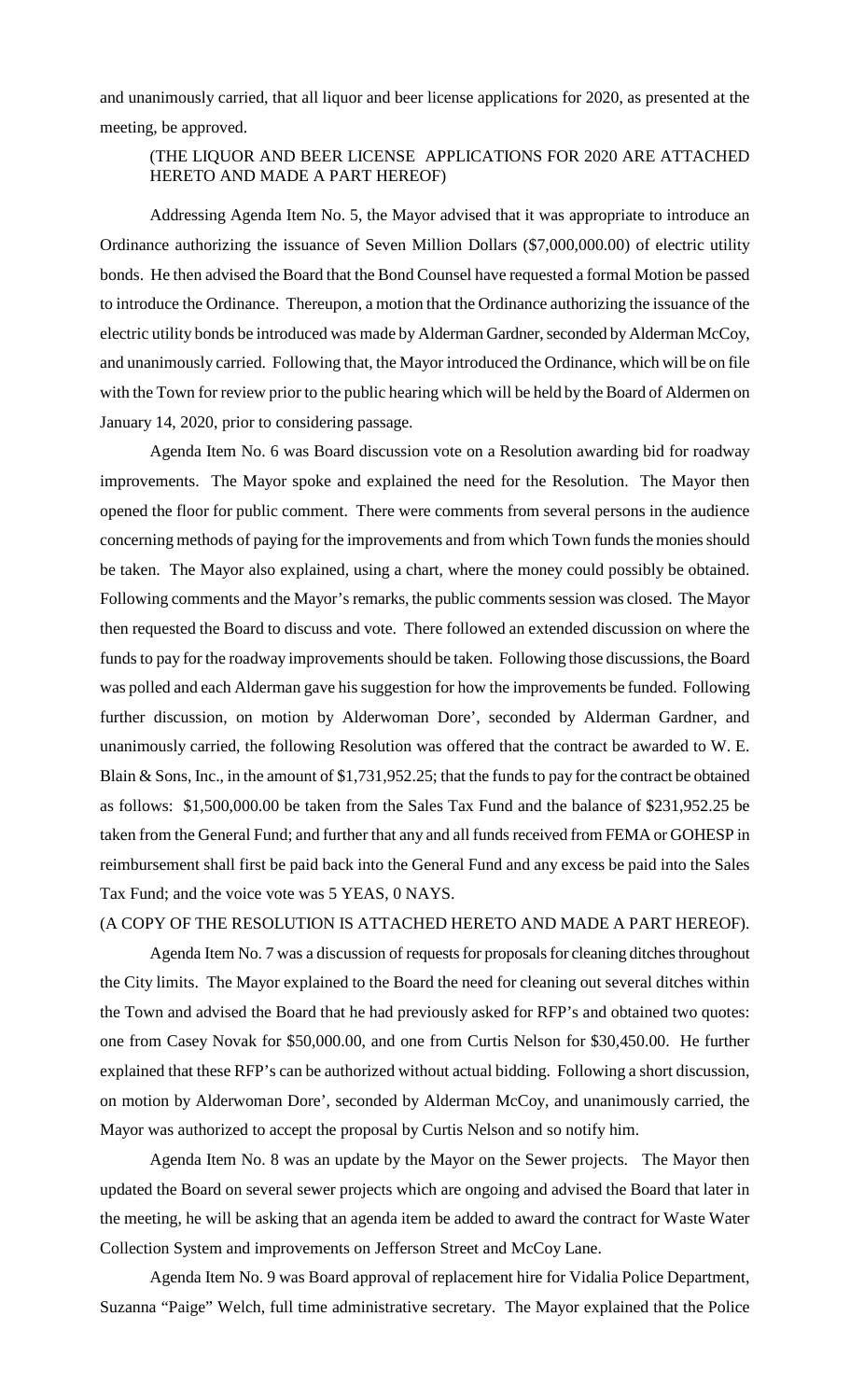Chief has requested approval of the foregoing hire and asked the Board for discussion. There followed a discussion at which several members of the audience commented on various aspects of the proposed hire and Chief Merrill responded to those comments. At one point it was suggested that possibly the matter be taken up in Executive Session, but it was decided not to do so. Following discussion, it was moved by Alderman McCoy, and seconded by Alderman Probst, to approve the requested hire of Suzanna "Paige" Welch and the motion unanimously carried.

The Mayor then again expressed his request to be allowed to add an agenda item, as follows: Board discussion and vote on a Resolution awarding bid for Waste Water Collection System Improvements on Jefferson Street & McCoy Lane. Thereafter, a motion was made by Alderman McCoy, seconded by Alderman Betts, that the requested agenda item be added. The voice vote thereon was as follows: YEAS: Betts, Dore', Gardner, McCoy and Probst. NAYS: NONE; ABSENT: NONE. The vote being unanimous, the agenda item was added. The Mayor then opened the floor for public comment. There being no comments or further discussion, on motion by Alderwoman Dore', seconded by Alderman McCoy, the Resolution was offered accepting the bid of Mitchell Contracting, Inc. in the amount of \$209,820.00 and the vote thereon was YEAS: Betts, Dore', Gardner, McCoy and Probst. NAYS: NONE. ABSENT: NONE. Thereupon the Resolution was declared adopted accepting the bid.

#### (A COPY OF THE RESOLUTION IS ATTACHED HERETO AND MADE A PART HEREOF).

There being no further business, on motion by Alderman McCoy, seconded by Alderwoman Dore', and unanimously carried, the meeting was adjourned.

| /s/ Jay LaSyone                | /s/ Buz Craft           |
|--------------------------------|-------------------------|
| <b>JAY LASYONE, TOWN CLERK</b> | <b>BUZ CRAFT, MAYOR</b> |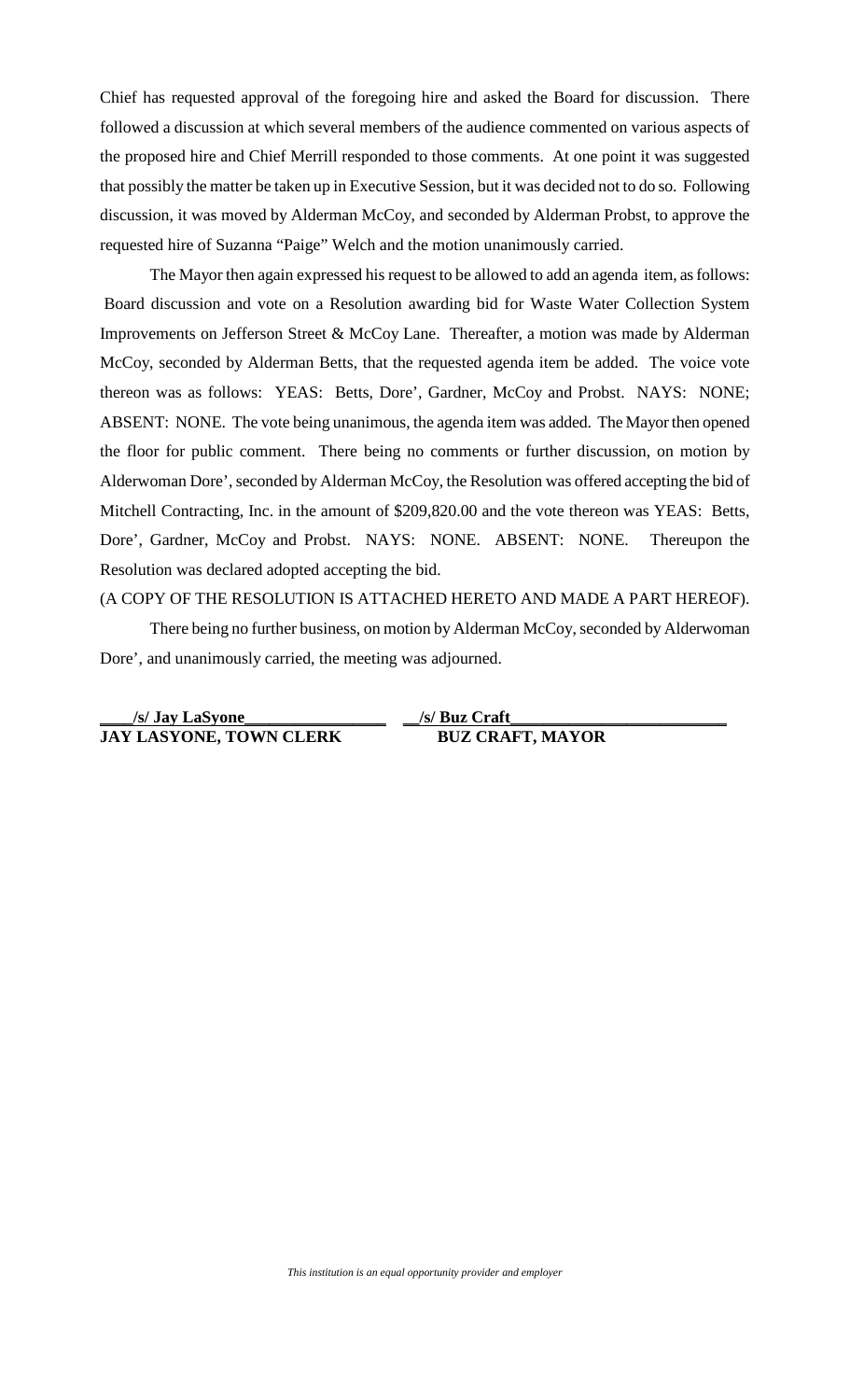# **TOWN OF VIDALIA, LOUISIANA LIQUOR AND BEER LICENSE APPLICATIONS FOR 2020**

# **LIQUOR & BEER**

D. K. FOOD MART

MCDONOUGH'S LIQUOR

COMFORT SUITES

PAPA T'S

AGAVE CAFÉ' MEXICAN RESTAURANT

DANNY'S RESTAURANT & LOUNGE – Pending

TOBACCO MART

HAMMER'S DRIVE-THRU

B-KWIK #7

JOHNNIE MAE'S SEAFOOD & GRILLE

VICTORY MARKETING LLC – SPRINT MART #72

VICTORY MARKETING LLC – SPRINT MART #67

RAINBOW QUICK STOP LLC

WALMART

MURPHY'S OIL USA, INC.

EL RANCHERO MEXICAN RESTAURANT

CLAWS, CRAWS & TAILS

## **BEER ONLY**

JOHNNY'S PIZZA

SUPERMARKET OPERATIONS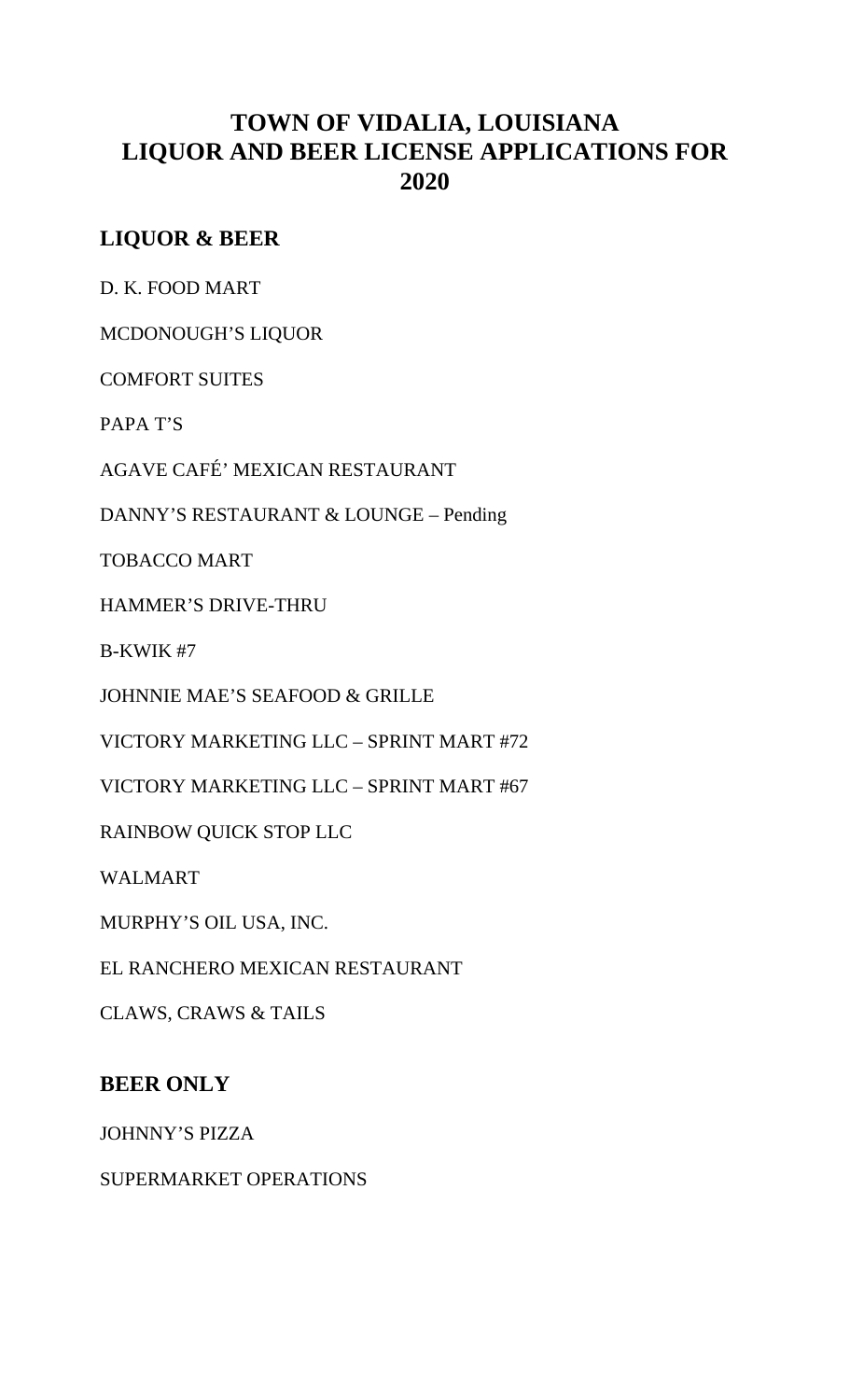The following resolution was offered by Alderwoman Dore', seconded by Alderman Gardner, the following Resolution was offered to wit:

#### **RESOLUTION**

**WHEREAS,** the following Bids were opened and read aloud on Thursday, November 21, 2019, for the City of Vidalia – Roadway Improvements project.

### **BIDDER AMOUNT**

| W. E. Blain & Sons, Inc.         | \$1,731,952.25 |
|----------------------------------|----------------|
| T. L. Construction, LLC          | 1,754,071.00   |
| D & J Construction Company, Inc. | 2,149,095.00   |

**THEREFORE, BE IT RESOLVED,** that the contract be awarded to W. E. Blain

& Sons, Inc., in the amount of \$1,731,952.25.

BE IT FURTHER RESOLVED, that the Mayor is authorized to execute any and all

contracts, estimates and change orders between the Town of Vidalia and the contractor.

**BE IT FURTHER RESOLVE,** that the funds to pay for the contract be obtained as follows:

\$1,500,000.00 be taken from the Sales Tax Fund and the balance of \$231,952.25 be taken from the

General Fund; and further that any and all funds received from FEMA or GOHESP in reimbursement

shall first be paid back into the General Fund, and any excess funds obtained be paid into the Sales

Tax Fund.

This Resolution adopted this  $10^{th}$  day of December, 2019, with the vote recorded as follows:

YEAS: Aldermen Betts, McCoy, Probst, Gardner and Aldlerwoman Dore'.

NAYS: NONE.

And the Resolution was declared adopted on this  $10<sup>th</sup>$  day of December, 2019.

 /s/ Jay LaSyone\_\_\_\_\_\_\_\_\_\_\_\_\_\_\_\_\_\_ \_\_\_/s/ Buz Craft\_\_\_\_\_\_\_\_\_\_\_\_\_\_\_\_\_\_\_\_\_\_\_\_\_\_\_\_\_ JAY LASYONE, TOWN CLERK BUZ CRAFT, MAYOR